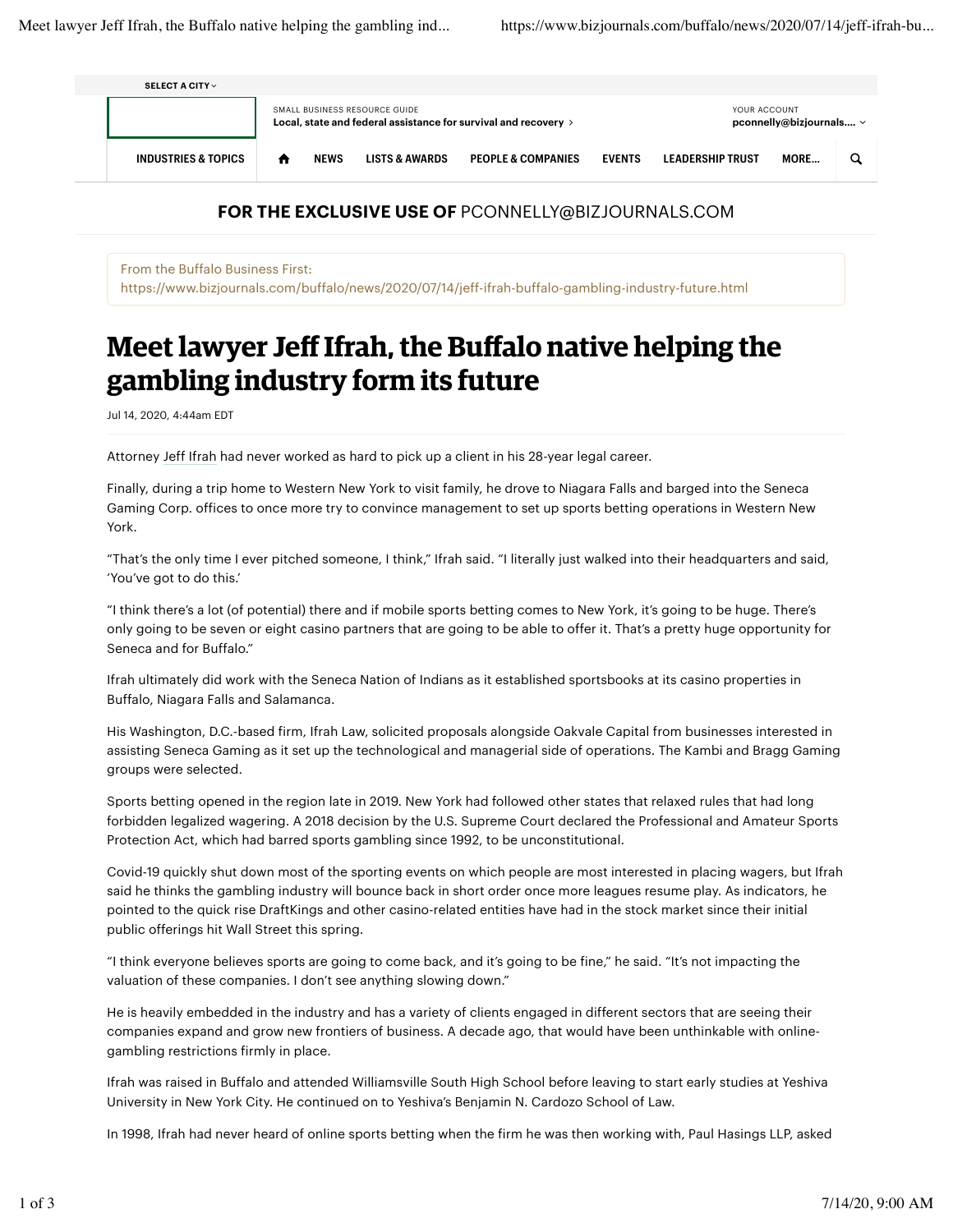him to look into a case in New Jersey involving an Austrian company that caught the eye of the New Jersey attorney general's office for advertising online services in the state.

That led him to taking charge of similar cases brought to the firm. He wound up representing payment processors in online gaming, and clients grew from there.

"I ended up meeting a lot of people, some of whom became very successful with online sports betting and online poker," he said.

Ifrah launched his own firm in 2009 and started to collaborate with some of the same entities as they lobbied for changes in regulations that would allow them to do business in particular states.

"It all took off them there," he said.

## **The pandemic's impact**

Casino operators are currently navigating two very different environments as a result of Covid-19, he said. On one hand, states such as Delaware, New Jersey and Pennsylvania since mid-March have seen an uptick in online gaming as people were stuck at home.

Meanwhile, Covid-19 shutdowns forced revenues for operators of many traditional casinos and their attached resorts to fall to zero until they were able to reopen.

Recovery, according to Ifrah, may not be easy.

"There's already been a spike of Covid-19 cases in Las Vegas associated with the reopening," he said. "Regulators and operators are going to be very concerned about how land-based casinos can essentially recover and rebuild.

"It's going to be more complicated than simply adding plexiglass to poker tables and disinfecting slot machines. There's a lot that remains to be seen there."

What casinos can provide in terms of online gambling varies by state. Some have permitted online sports wagering through casino-backed-and-branded apps, but approvals for other forms of gaming have been slow to come, such as with digital slots or poker. New York has remained hesitant to allow any online gambling, though legislators such as State Sen. Joseph Addabbo Jr. of Queens have **made the push a priority**. They say that, through taxes, it could boost educational programs and offset other state expenses.

Online poker playing was at an all-time high in April and May, Ifrah said.

"In both New Jersey and Pennsylvania, you had the big sites adding more tables and tournaments to the tune where they had never seen that (much demand) before," he said.

## **What could be ahead**

While sports have been on hold, peer-to-peer gaming apps that Ifrah said had floundered suddenly started to appear among the top downloaded on mobile devices. Some are his clients, he said.

"You had these apps that no one heard of become prime-time players," he said.

The next frontier in gaming and gambling – and the last bastion in states such as New York and others – is accessibility and permission to do more with online gaming in the jurisdictions where consumers reside.

"You're reaching a wider audience, not a narrower one," Ifrah said. "In New York, none of that is available."

Before sports betting was legalized in New York state, bettors were traveling to out-of-state casinos to place wagers. Many said that created a situation where New York missed out on tax dollars that could have easily been had.

Now the conversation has ramped up around mobile betting and wagering. In addition to being more accessible to consumers, Ifrah said that creates new revenue opportunities for casino businesses that can further expand and create more jobs.

He said other upstart ventures are working to make casinos cashless to prevent germ spread, with patrons eventually making payments via apps on their phones on casino floors.